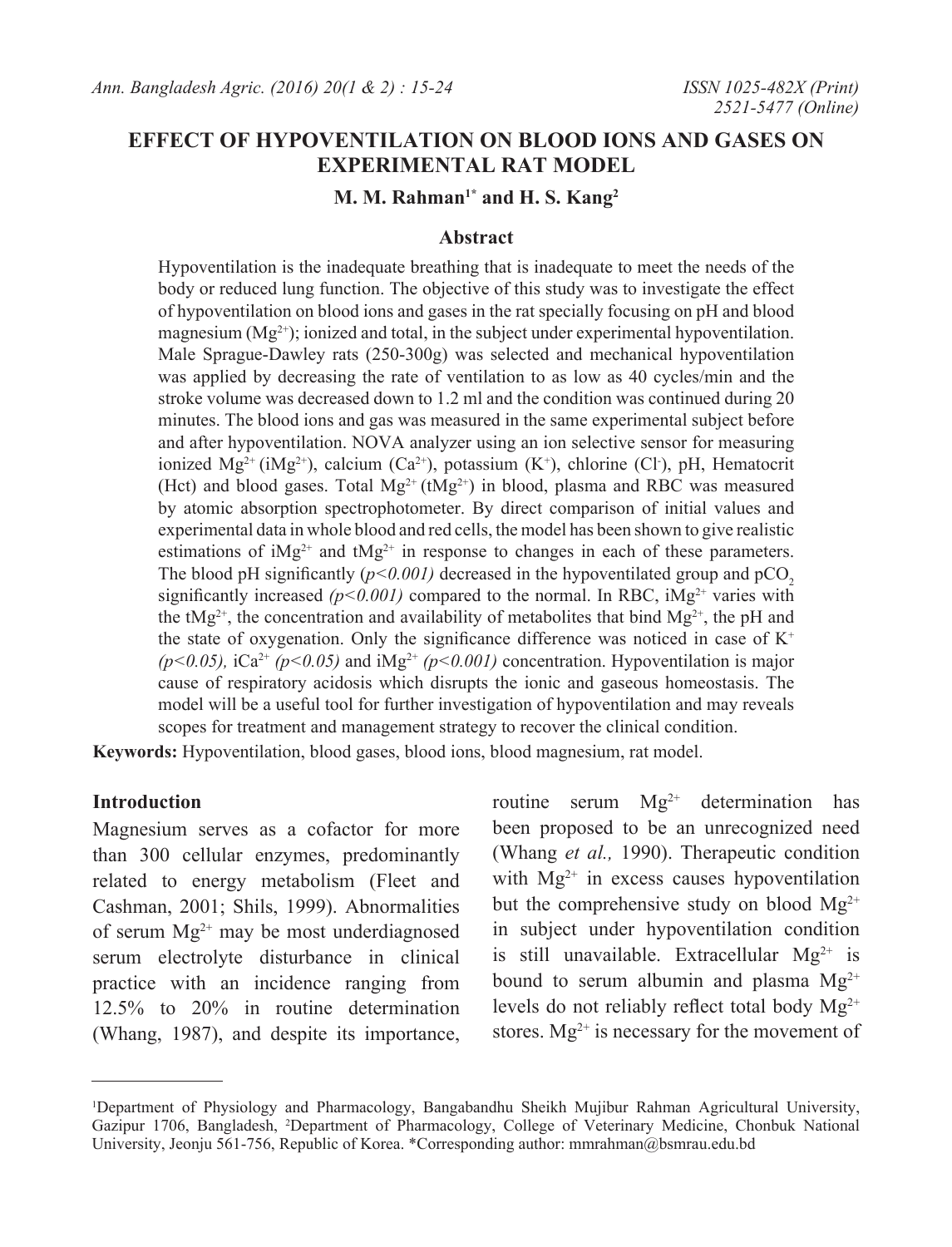sodium, potassium, and calcium into and out of cells, and  $Mg^{2+}$  plays an important role in stabilizing excitable membranes (Grubbs and Maguire, 1987; Romani and Scarpa, 1992). Low potassium in combination with low  $Mg^{2+}$  is a risk factor for severe arrhythmias. Thus,  $Mg^{2+}$  balance is closely tied to sodium. calcium, and potassium balance (Nishimuta *et al.,* 2006). However, despite the importance of Mg2+ in nutrition and health, there are no adequate, sensitive and specific markers to assess  $Mg^{2+}$  status in animals.  $Mg^{2+}$ status is currently evaluated using various biochemical markers like total and ionized plasma  $Mg^{2+}$ , red blood cell (RBC)  $Mg^{2+}$ , however, they all present some limitations. In cellular respiration or metabolism gases cross the respiratory surface by diffusion, many also have a mechanism to maximize the diffusion gradient by replenishing the source and/or sink. Control of respiration is due to rhythmical breathing generated by the phrenic nerve to stimulate contraction and relaxation of the diaphragm during inspiration and expiration. Several studies have reported the difficulty in detecting hypoventilation in patients with undergo sedation for GI, dental, and other endoscope procedures and failure to diagnose severe hypoventilation in the preoperative period (Maeda *et al.,* 1992). The early postoperative period may be associated with hypoventilation caused by respiratory depression and inability to maintain an adequate airway (Parr *et al.* 1991, Bonnardot *et al.,* 1978). Symptomatic hypermagnesemia usually requires both increased intake of the ion and abnormal renal function. Therapy included ventilatory support (Fassler *et al.,* 1985), intravenous calcium, and fluids, and recovery was complete. Extremely high serum  $Mg^{2+}$  levels may produce a depressed

level of consciousness, bradycardia, cardiac arrhythmias, hypoventilation (Higham *et al.,* 1993), and cardiorespiratory arrest. Though, there is much more evidence is available that ventilation therapy is frequently practiced in case of hypermagnesemia or  $Mg^{2+}$  toxicity cases, but the blood  $Mg^{2+}$  level in case of hypoventilation is never been concerned. This study evaluated the blood  $Mg^{2+}$  concentration in subject under experimental hypoventilation in rat model. This study also investigated the effects of hypoventilation on blood ionized  $Mg^{2+}$ , Ca<sup>2+</sup> and total  $Mg^{2+}$ , Ca<sup>2+</sup> as well as several electrolytes and attempted to confirm the results describing a pattern of changes in blood gases, pH, and hematocrit.

# **Materials and Methods Animal preparation**

A number of 15 male Sprague-Dawley rats (250-300g) were purchased from the Bio-safety Research Institute of Chonbuk National University and were reared in an air-conditioned room of  $(25.0 \pm 1.0^{\circ}\text{C})$ temperature, 60-70% relative humidity and a day night light cycle were maintained. The rats were allowed free access to a standard rat feed and water.

# **Mechanical hypoventilation**

The rat was anesthetized by Tiletamin (80 mg/kg i.p. with additional doses of 5 mg/ kg i.p. as required). The initial ventilation rate was 80 cycles/min and the tidal volume of ventilation was ranged from 2.0 to 2.5 ml depending on body weight of the rat. Mechanical hypoventilation was applied by decreasing the rate of ventilation to as low as 40 cycles/min and the stroke volume was decreased down to 1.2 ml and the condition was continued during 20 minutes.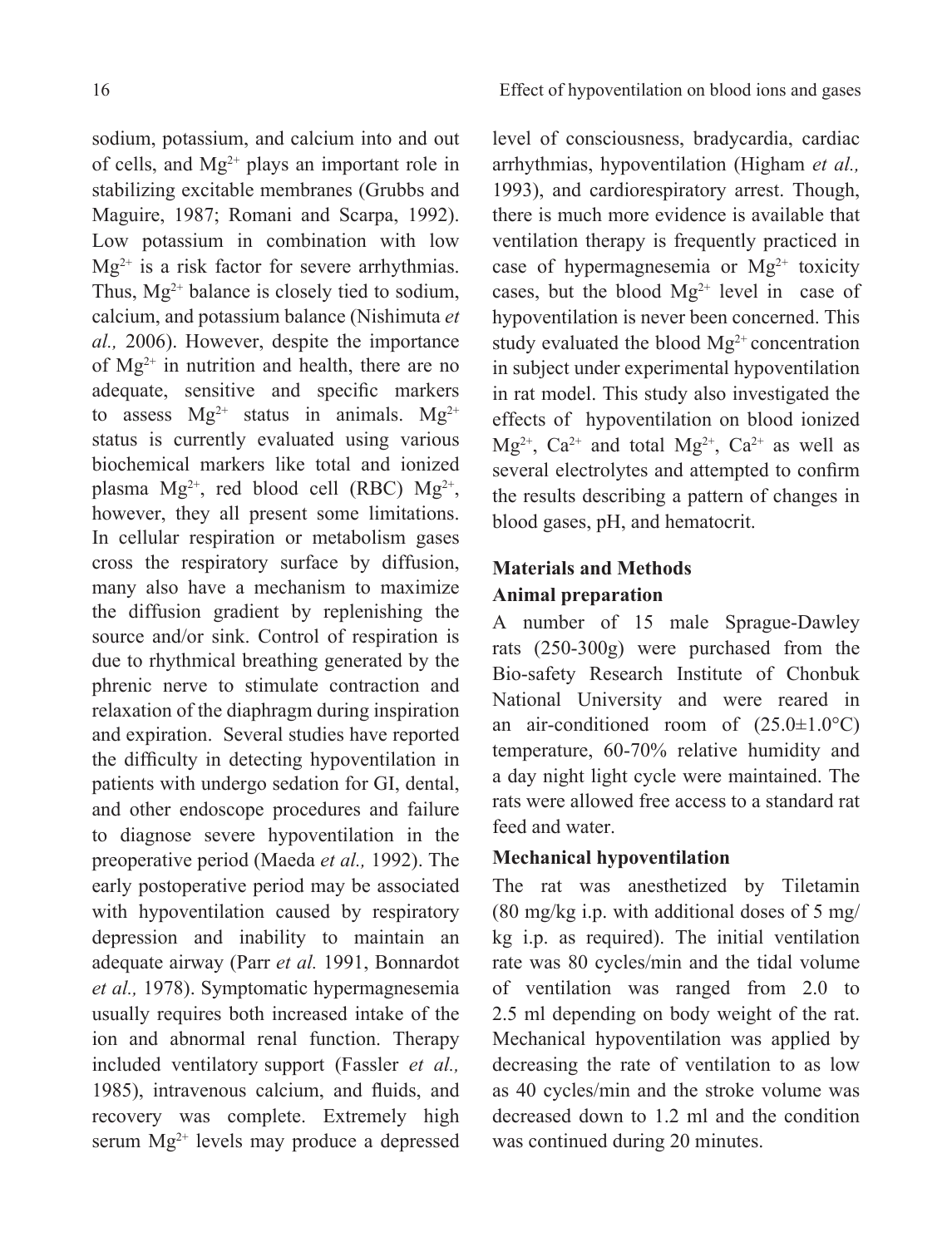# **Measurement of gases, ions and total magnesium**

The right carotid artery was cannulated for collection of arterial blood. The arterial catheters were flushed with heparinized saline. Ionized magnesium concentration as well as other electrolyte was measured in the freshly collected blood. Blood gasses were also measured at the same time using the ionselective electrode. Nova stat profile was used to measure all the ions and gasses. Freshly drawn heparinized blood (6 IU. of sodium heparin pro 1 ml of blood) was centrifuged (15 min, 3000 rpm). The serum was separated from the erythrocytes and the coating of lymphocytes was removed. Ionized Mg<sup>2+</sup> concentration in serum was also measured in fresh samples by above method. Serum  $tMg^{2+}$  concentrations were determined by flame atomic absorption spectrometry using Analab 9200, Seoul, Korea. with a  $Mg^{2+}$ hollow cathode lamp (Hunt, 1969) and the instrumental settings of the spectrophotometer were; wavelength 285.2 nm; slit width 2 nm; power supply 3 mA; acetylene flow 2.8 L/min; air flow 7 L/min; aspiration rate 6 ml/min; burner height 7; and time of measurement for every sample 5 second. To describe the method briefly, serum samples were diluted 1:30 with 0.5% (*w*/*v*) lanthanum chloride in 0.12 N hydrochloric acid. Serum tMg<sup>2+</sup> concentration was determined from a linear standard curve established by 0-0.8 mg/L (ppm) atomic absorption standard for  $Mg^{2+}$  (SCP Science, Canada). Aliquot of erythrocytes were washed three times with saline solution  $(9 \text{ g/L})$ , the buffy coat was removed and erythrocytes were hemolyzed in distilled water (1:10). Total  $Mg^{2+}$  content in erythrocytes was also measured by above method.

#### **Statistical analysis**

The results are presented as a means  $\pm$ standard error of the mean (SEM). The data were analyzed using the Student's t-test and the repeated-measures analyses of variance ANOVA followed by the Bonferroni test. A probability of less than 0.05 was taken as a statistically significant difference.

## **Results**

**Effects of hypoventilation on pH and blood gas** After 20 minutes of hypoventilation (Decreased tidal volume and rate of respiration mechanically using ventilator), the hematological status of pH,  $PO_2$ ,  $O_2$ ct,  $O_2$ sat, and  $AO_2$  were measured and we found significant decrease of all parameters in comparison with that of control. On the other hand blood glucose and  $PCO<sub>2</sub>$  were found significant increase, and there is no change of hematocrit and hemoglobin were found.

Table 1 shows the pH of the blood and partial pressure of blood gas; it also shows the glucose, Hct, and Hb in the freshly collected blood. No abnormalities were observed on gross examination at autopsy, and no animals were excluded from data analyses. Tweenty minutes of hypoventilation, the pH decreased significantly *(p<0.001)*, which causes moderate respiratory acidosis in accordance with control. When the frequency of ventilation was decreased under physiological conditions in anesthetized animals,  $pCO<sub>2</sub>$  increased from a baseline value of  $46.1 \pm 2.8$  to  $64.4 \pm 5.5$ . The increase of blood  $pCO<sub>2</sub>$  is 39.70% and this difference was statistically significant  $(p<0.01)$ . When the frequency of ventilation was returned to baseline values, tissue  $pCO<sub>2</sub>$ values were restored to approximately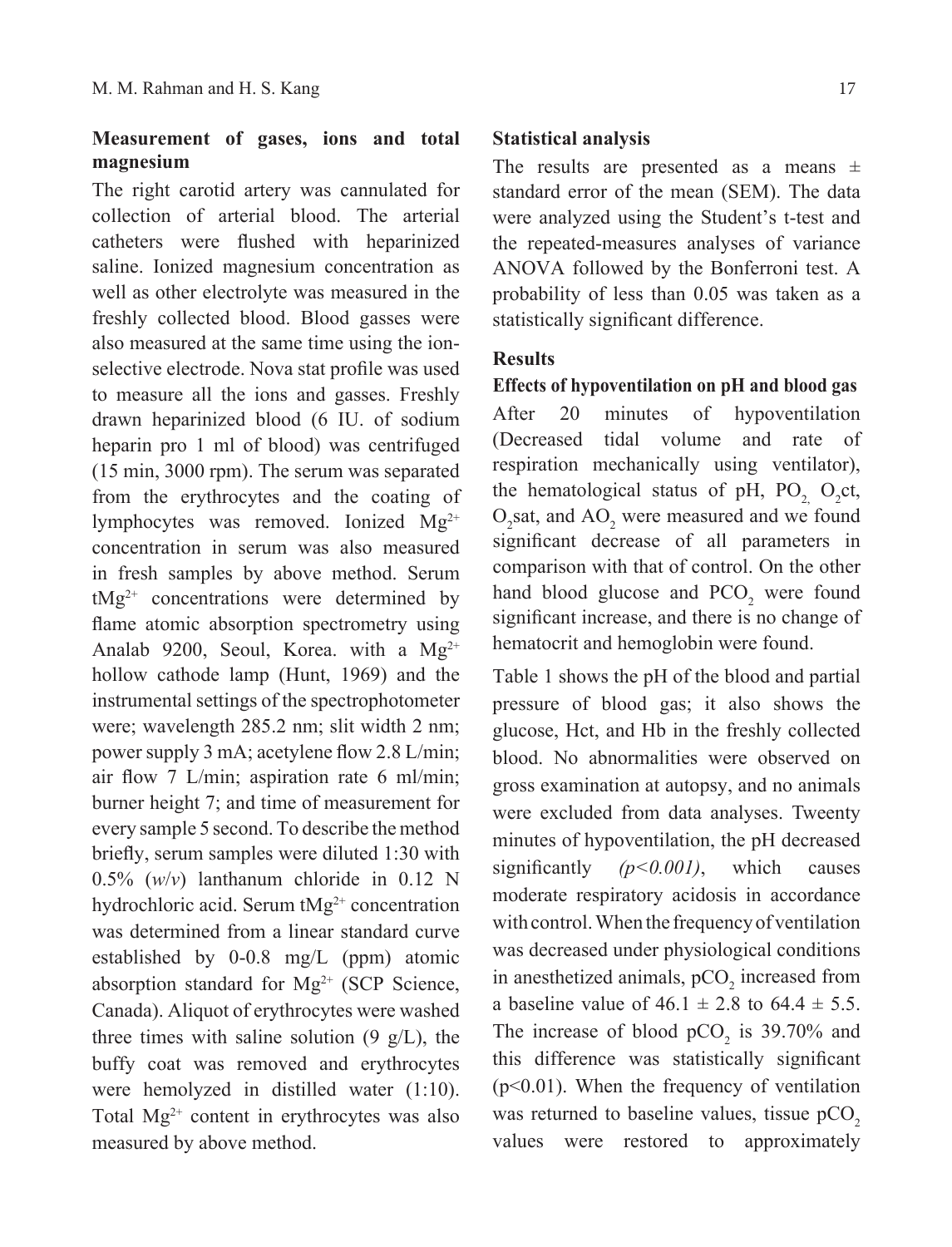| Parameters                                        | Control           | Hypoventilation       | $(\%)$ Increase ( $\uparrow$ ) or |
|---------------------------------------------------|-------------------|-----------------------|-----------------------------------|
|                                                   |                   |                       | decrease $(\downarrow)$           |
| pH                                                | $7.438 \pm 0.013$ | $7.285 \pm 0.014$ *** | $2.06 \downarrow$                 |
| pCO <sub>2</sub> (Partial carbon dioxide tension) | $46.1 \pm 2.8$    | $64.4 \pm 5.5$ **     | 39.70 ↑                           |
| pO <sub>2</sub> (Partial oxygen tension)          | $85.7 \pm 7.2$    | $68.1 \pm 3.3^*$      | $20.54 \downarrow$                |
| O <sub>2</sub> ct (Oxygen content)                | $19.0 \pm 0.4$    | $17.6 \pm 0.5^*$      | $7.37 \downarrow$                 |
| O <sub>2</sub> sat (Oxygen saturation)            | $94.8 \pm 1.3$    | $87.9 \pm 1.8$ **     | $7.28 \downarrow$                 |
| AO <sub>2</sub> (Alveolar oxygen)                 | $94.1 \pm 3.4$    | $72.3 \pm 6.8^*$      | $23.17 \downarrow$                |
| Glucose                                           | $237 \pm 18$      | $321 \pm 29*$         | $35.44$ ↑                         |
| Hct (Hematocrit)                                  | $42 \pm 1$        | $40 \pm 1$            | $4.76 \downarrow$                 |
| Hb (Hemoglobin)                                   | $13.6 \pm 0.4$    | $12.4 \pm 0.6$        | $8.82 \downarrow$                 |

**Table 1. Effects of hypoventilation on pH, blood gas and hematological parameters**

Results are expressed as mean  $\pm$  SE and \*\**\*P*<0.001, \**P*<0.01, \**P*<0.05 is taken as significant difference between hypoventilation group vs control group, (n=15)

baseline values. On the other hand,  $pO_2$ ,  $O_2$ ct,  $O_2$ sat and  $AO_2$  were decreased significantly. A significant increase of blood glucose was found  $(p<0.05)$ . This may be due to lack of sufficient oxygen required for aerobic metabolism after prolong hypoventilation. There were little hemodynamic changes or differences in the Hct and Hb gradients. Arterial blood gas analysis is widely available in hospitals and the direct measurements of pH,  $pO_2$  and  $pCO<sub>2</sub>$  are the most precise in medicine. After a certain period of time,  $pO_2$  changes in the blood with acute hypoxia which proves that hypoventilation decreases pH of blood which causes respiratory acidosis.

#### **Effect of hypoventilation on blood ions**

Plasma ion concentrations during hypoventilation and in normal state are summarized in Table 2. After 20 minutes of mechanical hypoventilation, the changes of the blood ions are expressed as  $(\%)$  increase or decrease in comparison with that of control.

The ionized and pH-normalized ionized  $Mg^{2+}$  concentrations, ionized and pHnormalized ionized  $Ca^{2+}$  concentrations, Na<sup>+</sup>, K+ and Cl- concentrations were measured in control and hypoventilated group. The blood ionized magnesium increased 21.15%  $(p<0.001)$ , normalized Mg<sup>2+</sup> ion to pH 7.4 increased 15.09% ( $p < 0.001$ ), and Ca<sup>2+</sup> ion levels significantly increased 4.88%  $(p<0.05)$ , but normalized ion Ca<sup>2+</sup> to pH 7.4 decreased 20%, which wat not significant in comparison with that of control. The ratio of  $iCa^{2+}/iMg^{2+}$  is significantly  $(p<0.001)$ decreased (11.86%) and also the ratio of  $nCa^{2+}/nMg^{2+}$  was found decreased (15.19%) significantly  $(p<0.001)$ , K<sup>+</sup> ion was found a little increase (4.76%) but this increase was not significant. Plasma Na<sup>+</sup> and Cl- were unaffected by hypoventilation. Plasma  $K^+$  ions increased significantly in hypoventilated group and differed between the groups which caused 4.76% increment (*p<0.05*) in comparison with control group.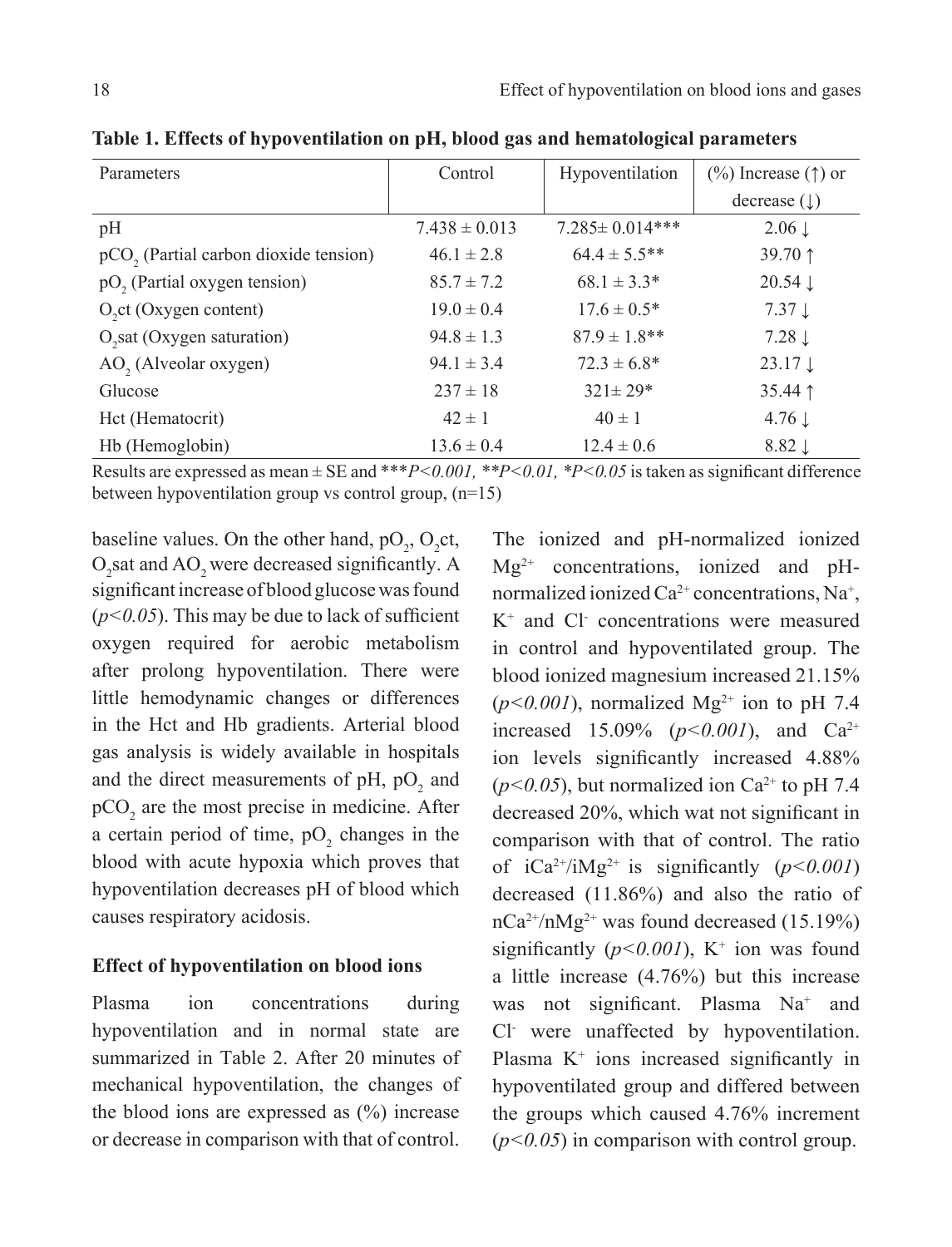| Items               | Control         | Hypoventilation     | $(\%)$ Increase ( $\uparrow$ ) or<br>decrease $(\downarrow)$ |
|---------------------|-----------------|---------------------|--------------------------------------------------------------|
| $Na+$               | $138 \pm 1$     | $137 \pm 1$         | $0.72 \downarrow$                                            |
| $K^+$               | $4.2 \pm 0.2$   | $4.4 \pm 0.1*$      | $4.76$ ↑                                                     |
| $Cl-$               | $100 \pm 1$     | $100 \pm 1$         |                                                              |
| $iCa^{2+}$          | $1.23 \pm 0.02$ | $1.29 \pm 0.02*$    | 4.88 $\uparrow$                                              |
| $iMg^{2+}$          | $0.52 \pm 0.01$ | $0.63 \pm 0.02$ *** | $21.15$ ↑                                                    |
| $iCa^{2+}/iMg^{2+}$ | $2.36 \pm 0.04$ | $2.08 \pm 0.05***$  | $11.86 \downarrow$                                           |
| $nCa^{2+}$          | $1.25 \pm 0.02$ | $1.21 \pm 0.02$     | $3.20 \downarrow$                                            |
| $nMg^{2+}$          | $0.53 \pm 0.01$ | $0.61 \pm 0.01$ *** | 15.09 $\uparrow$                                             |
| $nCa^{2+}/nMg^{2+}$ | $2.37 \pm 0.05$ | $2.01 \pm 0.06$ *** | $15.19 \downarrow$                                           |

**Table 2. Effect of hypoventilation one the blood ions concentration in compared with the control group**

Results are expressed as mean  $\pm$  SE and \*\*\**P*<0.001, \**P*<0.01, \**P*<0.05 is taken as significant, hypoventilation group v/s control group,  $n=15$ . ( $nCa^{2+}$  and  $nMg^{2+}$  are normalized  $Ca^{2+}$  and  $Mg^{2+}$  respectively to pH 7.4)

# **Effect of hypoventilation on total magnesium in blood plasma and RBC**

Total magnesium in whole blood, plasma, and RBC were measured atomic absorption spectrophotometrically. In control subjects the mean  $tMg^{2+}$  was found as follows: whole blood tMg<sup>2+1</sup>.248  $\pm$  0.059 mmol/L, plasma tMg<sup>2+</sup> 0.860  $\pm$  0.035 mmol/L, and RBC tMg<sup>2+</sup> 0.67-0.96 mmol/L. The whole blood and plasma tMg<sup>2+</sup> significantly  $(p<0.01)$  increased and RBC  $tMg^{2+}$  was found significantly (*p<0.01*) decreased (Fig. 1). The rat under hypoventilation, the mean whole blood  $tMg^{2+}$  $1.434 \pm 0.048$  mmol/L, plasma tMg<sup>2+</sup>  $1.258 \pm$ 0.090 mmol/L, and RBC tMg<sup>2+</sup> 1.524  $\pm$  0.057 mmol/L were found. This data reveals an increase of blood tMg<sup>2+</sup> 14.90% ( $p$ <0.01) and plasma tMg<sup>2+</sup> 46.27% ( $p < 0.001$ ) and decrease of RBC tMg2+ 15.66% (*p<0.01*). Although less than 1% of the total body magnesium is present in blood, the determination of this parameter is mainly done for blood serum or plasma in routine clinical analysis. The whole blood and plasma  $tMg^{2+}$  concentrations were

significantly higher and erythrocyte  $tMg^{2+}$ concentration was significantly lower in hypoventilation rats than in controls.

# **Effect of hypoventilation on blood ionized Mg2+ and ionized Ca2+**

Ionized and pH-normalized ionized magnesium and concentrations, sodium and potassium concentrations, and Hct were measured prior to treatment. Plasma  $iCa^{2+}$ increased significantly (*p<0.05*) relative to controls after 20 minutes causes 4.76% increment. Plasma  $iMg^{2+}$  increased 21.15% and was significantly (*p<0.001*) different. Hypoventilation increased plasma  $Ca^{2+}$ ,  $Mg^{2+}$ , and  $K^+$  and had no effect on plasma Na<sup>+</sup> and Cl<sup>-</sup>. The only laboratory value strongly correlated with iMg<sup>2+</sup> concentration was pH-normalized  $iMg^{2+}$  concentration. In the control group  $iMg^{2+}$  concentrations differed by the effect of hypoventilation. Hypoventilated rat showed higher  $iMg^{2+}$  concentrations compared with those of normal control.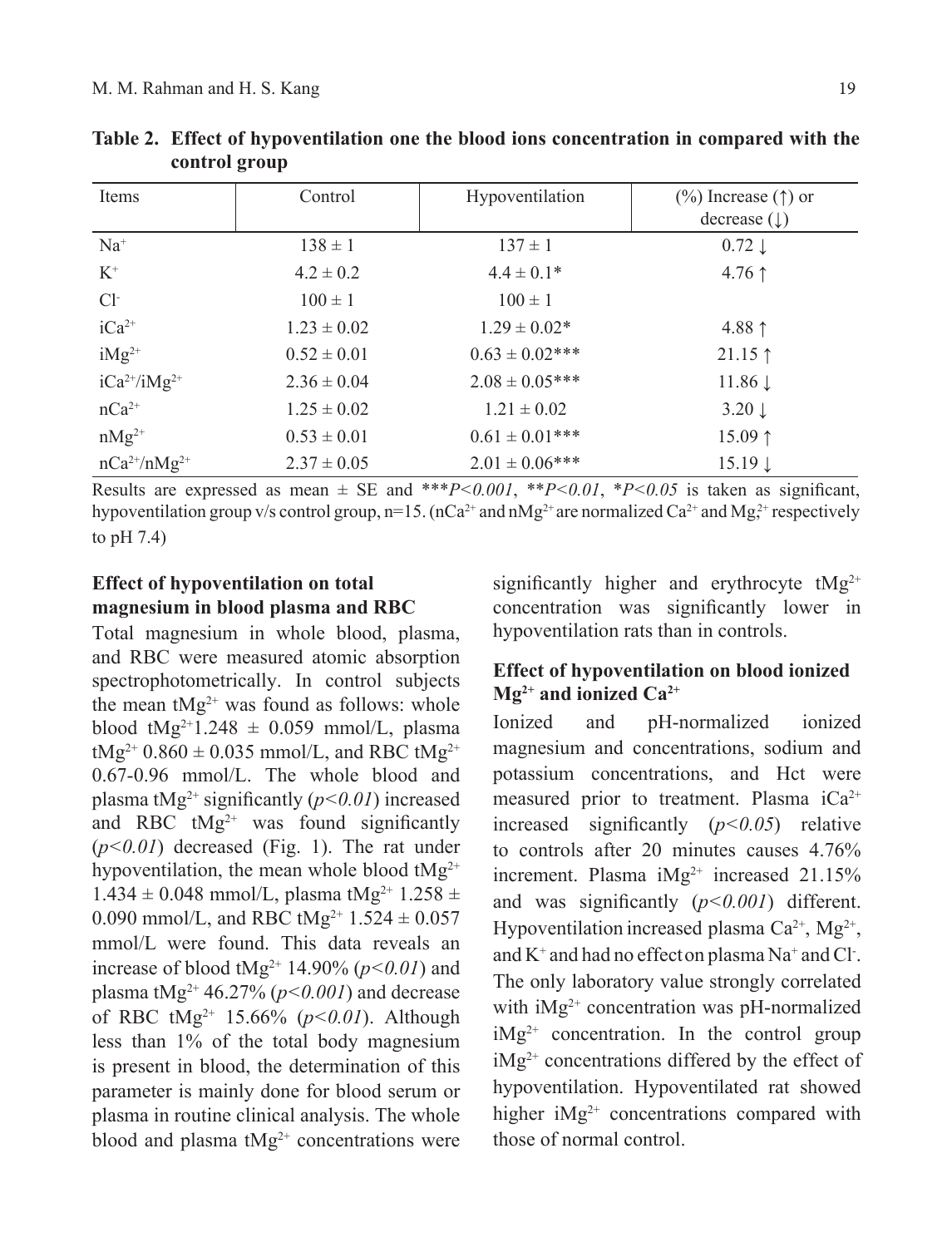

**Fig. 1. Whole blood, Plasma and RBC total Mg2+ concentration in controls (normal) and hypoventilated group of rats, Values are means ± S.E.M., n=15 per treatment for each ion and** *\*p<0.05, \*\*p<0.01, \*\*\*p<0.001,* **hypoventilated group vs normal rat.**

## **Discussion**

Ventilation can be defined as the movement of a volume of air in to and out of the lungs, removing carbon dioxide from the blood and providing oxygen. The purpose of determining oxygen content of the blood is to oxygen delivery to cells. Increase of partial carbon dioxide tension and decrease of partial oxygen tension, oxygen content, oxygen saturation,

alveolar oxygen confirm that it is caused by hypoxic state. Calcium and magnesium have many important physiologic functions, and measurement of  $iCa^{2+}$  and  $iMg^{2+}$  concentrations in plasma provides useful information for clinical diagnosis and management. Therefore, several methods of the measurement of total cellular  $Mg^{2+}$  also in erythrocytes  $tMg^{2+}$  have been described. However, the concentration of intracellular  $iMg^{2+}$  is much more physiologically relevant and therefore of special interest. The knowledge of a relation between the ionized and the total magnesium concentration in serum and erythrocytes together with the knowledge of exchange of erythrocyte-serum gives a comprehensive biochemical transformations occurring in the organism. Hypoventilation can be due to respiratory disease, acute airway obstruction; parenchymal lung disease, chronic obstructive diseases, etc. and leads to a reduced blood Mg2+ level (Lopez *et al.,* 2002). But the present study found increased blood  $Mg^{2+}$ level in experimental hypoventilation might be due to sudden acute hypoventilation.



Fig. 2(a). Effect of hypoventilation on blood iMg<sup>2+</sup> and iCa<sup>2+</sup>, (b) Ratio of normalized calcium and normalized **magnesium. Values are means ± S.E.M., n=15 per treatment for each ion and** *\*p<0.05, \*\*p<0.01, \*\*\*p<0.001,*  **hypoventilated group vs control group/normal rat.**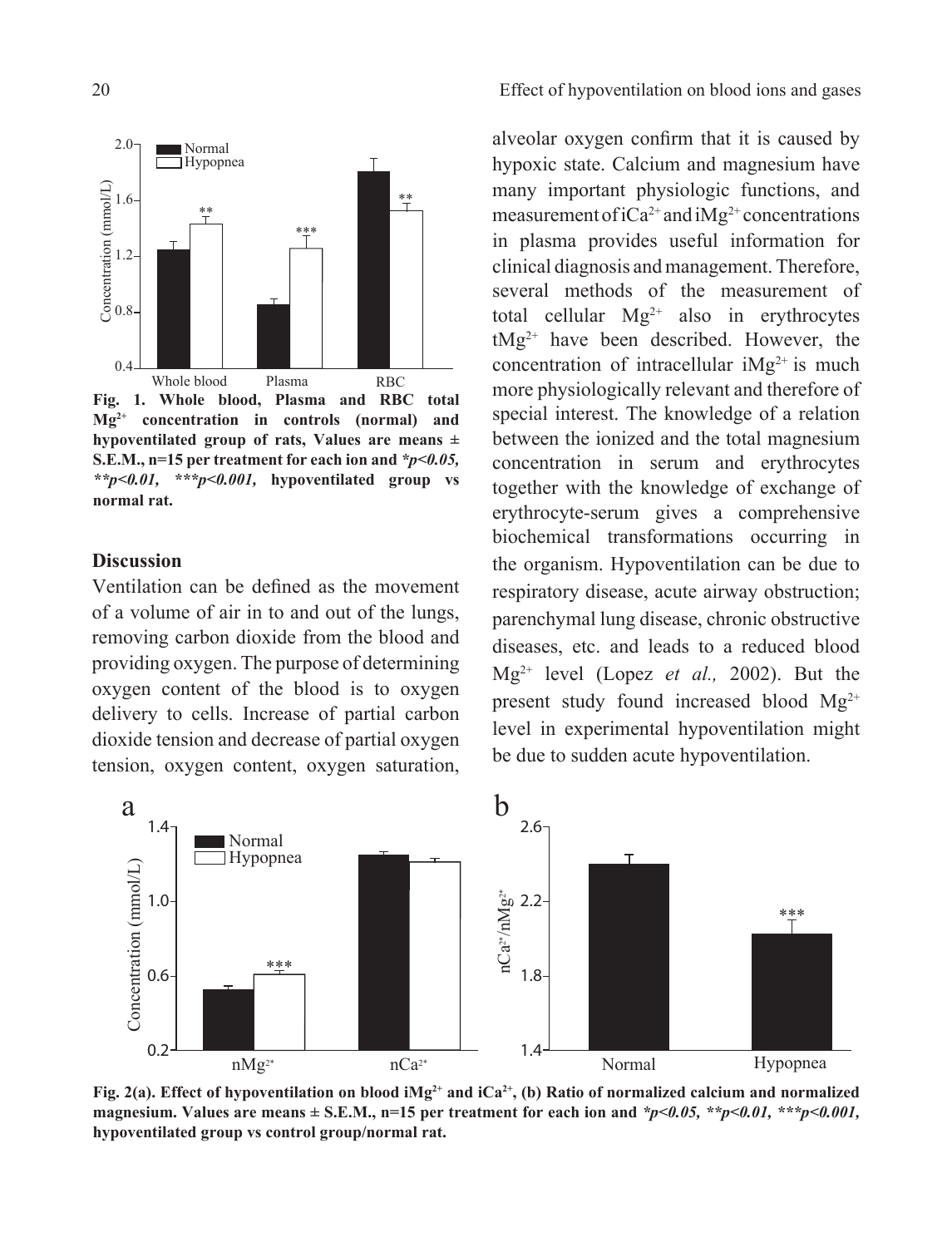# **Pulmonary hypoventilation and the state of pH and arterial blood gases**

The parameters pH for acid or base,  $HCO<sub>3</sub>$ ;  $pO_2$ ,  $SO_2$  for oxygenation status,  $pCO_2$  for ventilation status are best concerned during hypoventilation. All these parameters have specific and important impact on respiratory disorders. Oxygen content reflect the amounts of  $O_2$  dissolved in plasma, which is related to total  $O_2$  carried in the blood that provides arterial oxygenation. Respiratory acidosis and the drop in pH is explained by the change in  $pCO<sub>2</sub>$ . In the primary respiratory acid base disturbances, acute respiratory acidosis is the consequences of acute hypoventilatory failure with prolong  $CO_2$  retention, which is commonly found in chronic obstructive lung disease and renal compensation in sets of mitigation of academia (Flatman and Membr, 1984). In essence, hypoventilation occurs when the respiratory system fails to meet the demand for ventilatory work either the ability to supply ventilatory work has become limited, such as in the case of decreased respiratory drive or respiratory muscle weakness, or when the demand for ventilatory work becomes excessive, such as in the case of severe airway obstruction (Shahrizaila *et al.,* 2006). The carbon dioxide level rises leading to inadequate oxygen in the blood. Gas exchange or respiration takes place at a respiratory surface- a boundary between the external environment and the interior of the body. Acute respiratory acidosis is characterized by low pH and high  $pCO<sub>2</sub>$ . If the condition persists, bicarbonate excretion in the kidneys will decrease and acidosis will be partly or totally compensated for by increased bicarbonate concentration in the blood. Compensated respiratory acidosis is

characterized by only slightly low pH, high  $pCO<sub>2</sub>$  and high bicarbonate concentration (Truchot, 1981). Thus, pH may be seen as composed of a respiratory component and a metabolic component. Any primary disturbance of the acid-base equilibrium is met by a secondary physiological attempt at compensation to normalize pH. In this respect, variations in alveolar ventilation and variations in renal acid-base excretion act as mutually opposing regulators. Alveolar hypoventilation with resultant respiratory acidosis is sought compensated by increased  $pCO<sub>2</sub>$  retention in the bloods (Table 1). A small change in pH represents large changes in actual H<sup>+</sup>. A structured approach to the interpretation of arterial blood gases helps ensure that nothing is missed. Two basic steps should be followed. Firstly,  $pCO_2$  and pH should be assessed. In essence this is the ventilation state (respiratory acid-base balance) and will automatically lead to an assessment of the metabolic acidbase balance. Secondly, arterial oxygenation should be assessed.

# **Relationship between acute hypoxia and blood ions**

The role of  $Mg^{2+}$  is primarily a cofactor in intracellular biochemical reactions, and almost 99% of the total body  $Mg^{2+}$  can be found intracellular (Fawcett *et al.,* 1999). Approximately  $40\%$  of Ca<sup>2+</sup> and 30% of  $Mg^{2+}$  are bound to proteins in human plasma. Changes of pH in the specimen affect the binding of these ions to plasma proteins, mainly albumin, because hydrogen ions compete with  $iCa^{2+}$  and  $iMg^{2+}$  for protein binding sites. Elin (2010); Romani (2007) studied the effect of pH on ionized  $Mg^{2+}$  test results by analyzing anaerobic serum samples from patients and reanalyzing those samples after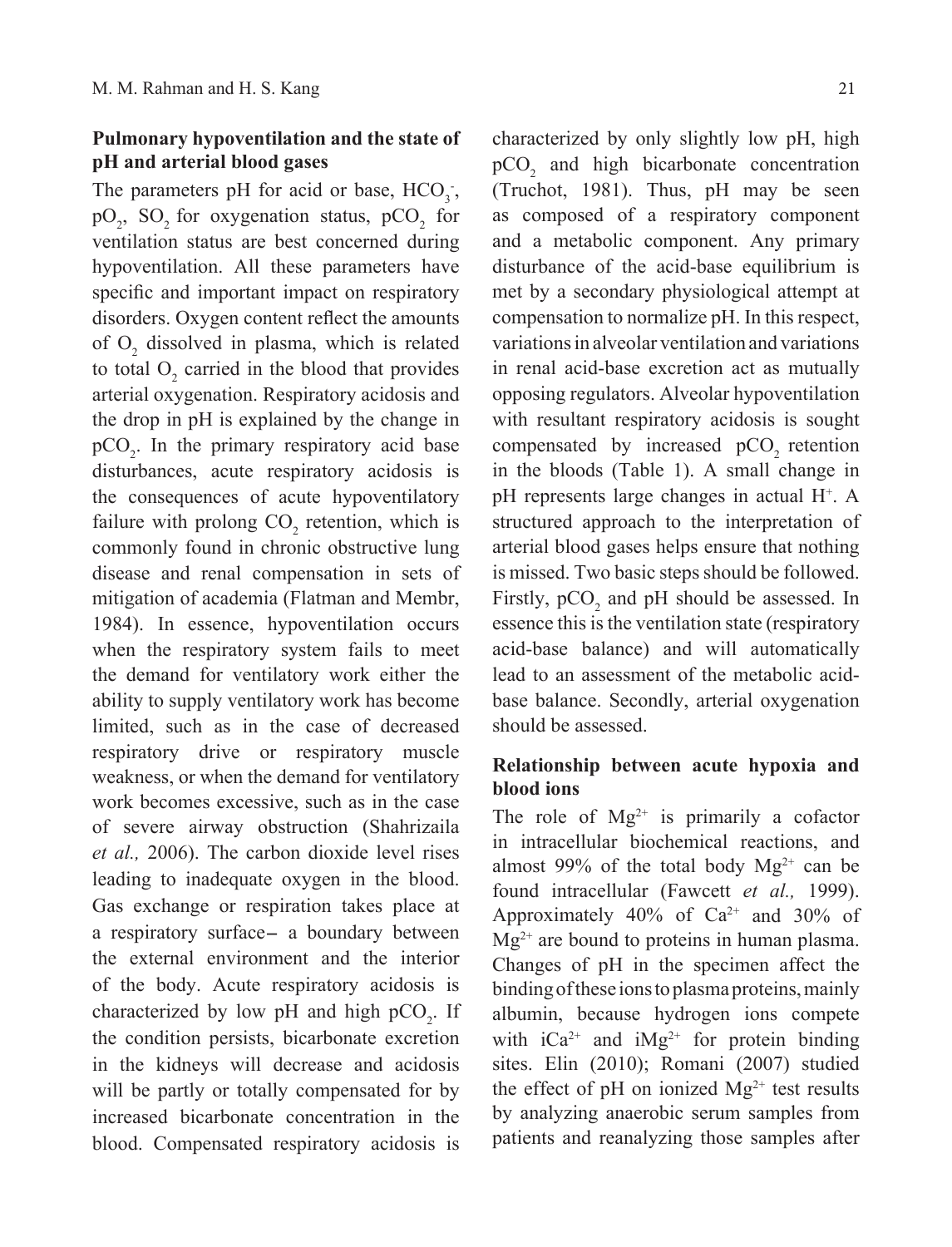pH was increased by *in vitro* loss of carbon dioxide. Their findings differed according to the analytic system used: the NOVA CRT system (NOVA Biomedical, Waltham, Mass) showed a decreased  $iMg^{2+}$  concentration with increased pH, whereas the AVL system (9884 Electrolyte Analyzer, AVL Roche Diagnostics, Roswell, Ga) indicated that  $iMg^{2+}$ concentration was not affected by an increase in serum pH of up to even 0.6 units from the baseline value (7.37-7.52). Several studies also stated the influence of pH on  $iMg^{2+}$  with the microlyte  $Mg^{2+}$  system (Kone Instrument, Finland) in serum, and showed a constant exponential factor x in the Siggard-Anderson equation in predicting  $iMg^{2+}$  concentration at pH 7.40 (Julia *et al.,* 1999; Nishimuta *et al.,* 2006; Maeda *et al.,* 1992). This study has the similar changes of  $iMg^{2+}$  concentration in subject under hypoventilation in serum or whole blood to establish the relationship between  $iMg^{2+}$  concentration and pH in routine specimens encountered in clinical laboratories. Measuring serum  $tMg^{2+}$  is a feasible and affordable way to monitor changes in  $Mg^{2+}$ status. It involved in carbohydrate, lipid, protein and DNA metabolism, interacting either with the substrate or the enzyme directly (Romani, 2007). Magnesium is abundant within all cells and essential for animal life, but it has been forgotten and its general roles in cellular function are poorly understood. Other ions like  $Na^+$ ,  $K^+$  and Cl ion remain unchanged in comparison with control which indicate that acute hypoxia do not affect on those ions. During tissue hypoxia or anoxia

degradation of cellular ATP causes magnesium free from  $ATP-Mg^{2+}$  binding form. Intracellular magnesium come to extracellular and increase blood magnesium level (Rahman *et al.,* 2009). This study was conducted by the first author

The data from the present study showing increased glucose concentration in blood is similar to the investigations by Pandurengan and Thorpe (2003). They found an increased level of blood glucose unto 9.6 mmol/L in case of hypoventilation. This might be due to the hypoxia or lack of oxygen induced by hypoventilation because tissue needs oxygen for glucose metabolism, if there is hypoxia, there may be anaerobic fermentation on the other hand increases level of glucose in blood. The change in hematocrit and hemoglobin is not significant except little variation.

## **Conclusion**

In red cells,  $iMg^{2+}$  varies with the  $tMg^{2+}$ , the concentration and availability of metabolites that bind  $Mg^{2+}$ , the pH and the state of oxygenation. By direct comparison of normal values and experimental data obtained in whole red cells, the model has been shown to give realistic estimations of  $iMg^{2+}$  and  $tMg^{2+}$  in response to ventilation status along with other parameters. The model will be a useful tool for the estimation of  $iMg^{2+}$  in experiments designed to determine the effects of  $iMg^{2+}$  on metabolic and transport processes in red cells and may also be valuable for the intracellular calibration required for reliable  $iMg^{2+}$  measurement using atomic absorption spectrometry, microelectrodes or NMR techniques.

# **Acknowledgment**

during his Ph D study. This study was supported by the Korean Ministry of Science and Technology through the Center for Healthcare Technology Development and the 2nd stage Brain Korea-21 project in 2010.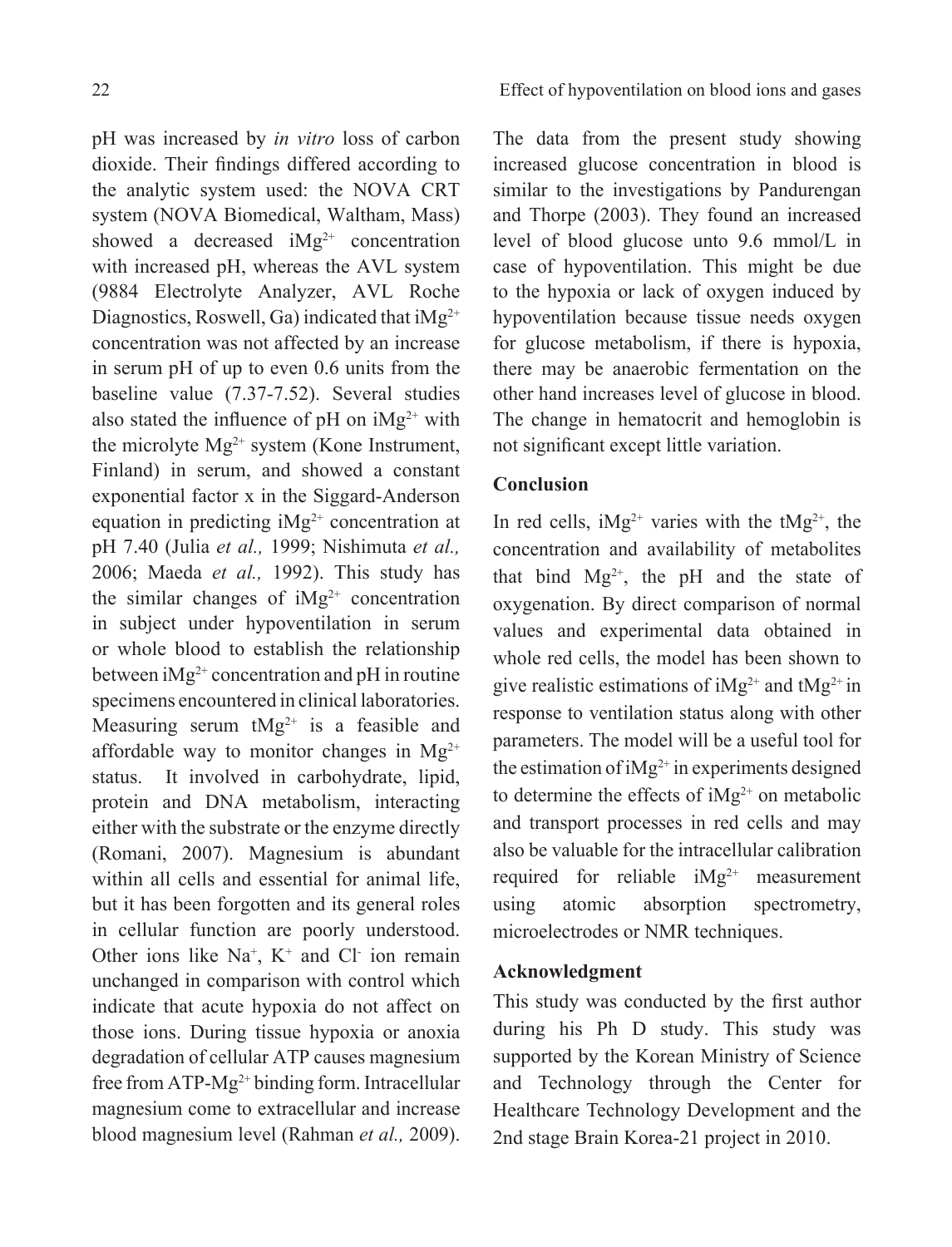#### **References**

- Bonnardot, J. P., J. Marsac, P. Richard, R. Bonvoisin, M. Brulé, S. Bouchoucha and P. Deligné. 1978. The effect of surgical incisions on ventilatory function. *Ann. Anesthesiol. Fr.* 199: 795-801.
- Elin, R. J. 2010. Assessment of magnesium status for diagnosis and therapy. *Magnes. Res.* 23: 194-98.
- Fassler, C. A., R. M. Rodriguez, D. B. Badesch, W. J. Stone and J. J. Marini. 1985. Magnesium toxicity as a cause of hypotension and hypoventilation occurrence in patients with normal renal function. *Internal Medicine.* 145: 9.
- Fawcett,W. J., E. J. Haxby and D. A. Male. 1999. Magnesium: physiology and pharmacology.*Br. J. Anesth.* 83: 302-20.
- Flatman, P. W. and J. Membr. 1984. Magnesium transport across cell membranes. *Biol.* 80:1-14.
- Fleet, J. C. and K. D. Cashman. 2001. Magnesium. In Present knowledge in nutrition. 8th ed., edited by R.A. Bowman, editor; and R.M. Russell, editor. Washington, DC: International Life Sciences Institute. Pp. 292-301.
- Grubbs, R. D. and M. E. Maguire. 1987. Magnesium as a regulatory cation: criteria and evaluation. *Magnesium.* 6: 113-27.
- Higham, P. D., P. C. Adams, A. Murray and R.W. Campbell. 1993. Plasma potassium, serum magnesium and ventricular fibrillation: a prospective study. *Q. J. Med.* 86: 609–17.
- Hunt, B. J. 1969. The estimation of magnesium in plasma, muscle and bone, by atomic absorption spectrophotometry. *Clin. Chem.* 15: 979-96.
- Julia, E. R., L.V. Lew and W. F. Peter. 1999. Refinement and evaluation of a model of Mg2+ buffering in human red cells. *Eur. J. Biochem.* 263: 635-45.
- Lopez, I. E., A. Tejero, A. J. Felsenfeld, J. C. Estepa and M. Rodriguez. 2002. Direct effect of acute metabolic and respiratory acidosis on parathyroid hormone secretion in the dog. *J. Bone. Miner Res.* 17: 1691-700.
- Maeda, L., S. Kitamura, H. Fujimura and R. Kawahara. 1992. Anesthetic management of a neonate with esophageal atresia with double tracheoesophageal fistulae. *Masui.* 41: 1158-62.
- Matthews, P. C. and A. Steele. 1999. Arterial blood gases and acid-base balance. *B. M. J.*  318: 734-35.
- Shahrizaila, N. W., J. M. Kinnear and A. J. Wills. 2006. Respiratory involvement in inherited primary muscle conditions. *J. Neurol. Neurosurg. Psychiatry.* 77: 1108-15.
- Nishimuta, M, N. Kodama, E. Morikuni, Y. H. Yoshioka, N. Matsuzaki, H. Takeyama, H. Yamada and H. Kitajima. 2006. Equilibrium intakes of calcium and magnesium within an adequate and limited range of sodium intake in human. *J. Nutr. Sci. Vitaminol.* 52: 402-6.
- Pandurengan, A. and C. M. Thorpe. 2003. A case of reduced consciousness and hypoventilation. *Postgrad. Med. J.* 79: 242.
- Parr, S. M., B. J. Robinson, P. W. Glover and D. C. Galletly. 1991. Level of consciousness on arrival in the recovery room and the development of early respiratory morbidity. *Anaesth. Intensive Care.* 19: 369-72.
- Perkins, G. D., S. Chatterjee, S. Giles, D. F. McAuley, S. Quinton, D. R. Thickett and F. Gao. 2005. Safety and tolerability of nonbronchoscopic lavage in ARDS. *Chest.* 127: 1358-63.
- Rahman, M. M., S. J. Kim, G. B. Kim, C. U. Hong, Y. U. Lee, S. Z. Kim, J. S. Kim and H. S. Kang. 2009. Nitrite-induced methemoglobinaemia affects blood ionized and total magnesium level by hydrolysis of plasma adenosine triphosphate in rat. *Basic. Clin. Pharmacol. Toxicol.* 105: 294-300.
- Romani, A. and A. Scarpa. 1992. Regulation of cell magnesium. *Arch. Biochem. Biophys.* 298: 1-12.
- Romani, A. 2007. Regulation of magnesium homeostasis and transport in mammalian cells. *Arch. Biochem. Biophys.* 458: 90-102.